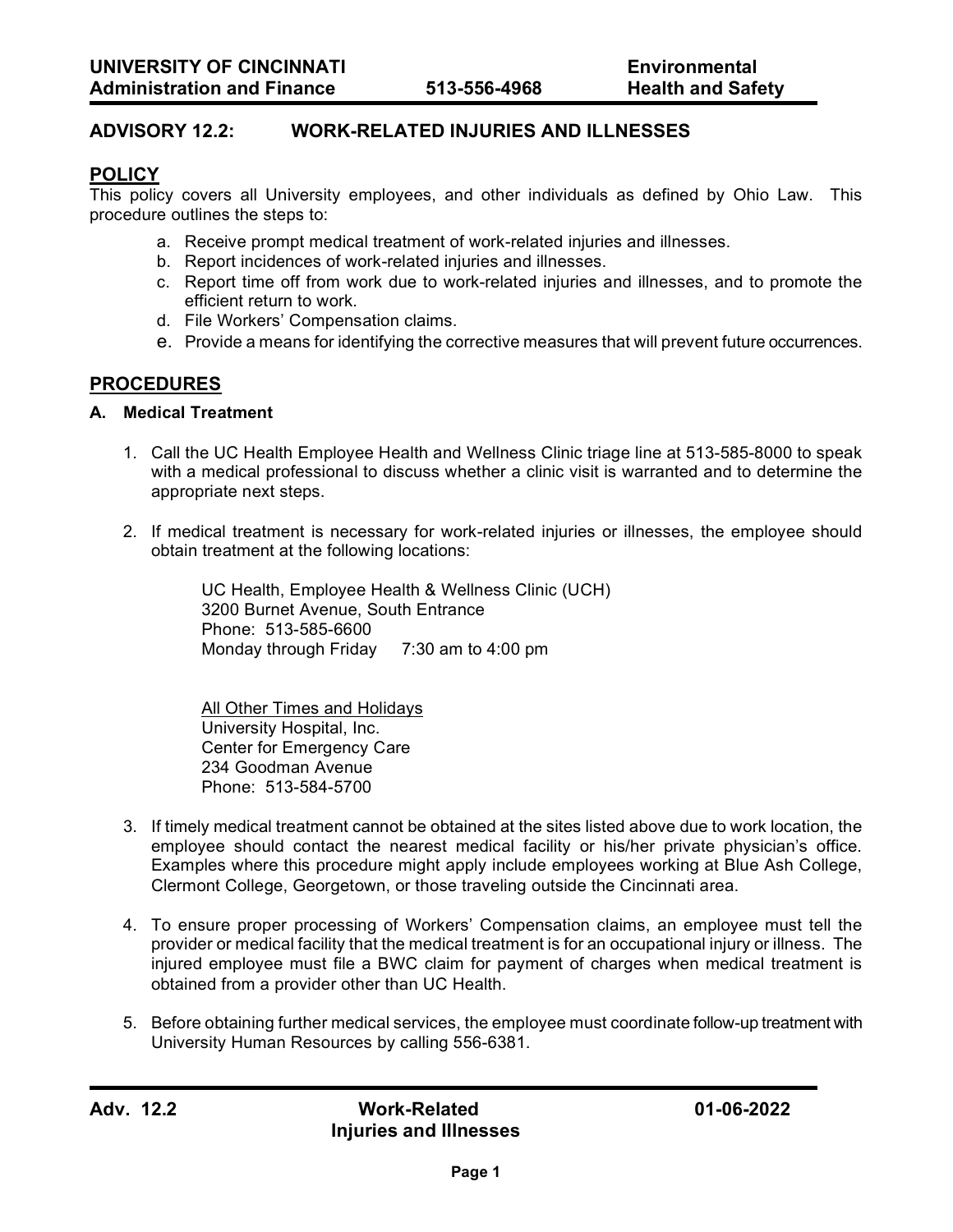### B. **Incident Reporting**

- 1. **An employee who has an occupational/work-related injury or illness must report the incident to his or her supervisor as soon as possible, but not later than 24 hours after the occurrence.**
- 2. The employee's supervisor must notify University Human Resources at 513-556-6381 whenever a work-related injury or illness occurs.
- 3. The employee and the supervisor must complete the [University of Cincinnati Initial Report on](https://ehs.uc.edu/forms.aspx)  [Work-related Injury or Illness](https://ehs.uc.edu/forms.aspx) [Form # A-1352(a)] regardless of the extent of injury or illness. The supervisor should process this form according to the instructions printed on the form.

Forms can be obtained from:

- a. the Departmental Business Office
- b. [Environmental Health and Safety Web Page](https://ehs.uc.edu/forms.aspx)
- c. Environmental Health and Safety (513-556-4968)

#### **C. Reporting Time Off From Work and Returning to Work**

- 1. The employee must call his or her supervisor on each day of absence until a provider's certification of time off from work due to the work-related injury or illness is received by the supervisor.
- 2. The employee may return to work full duty without any additional requirements if absent one full workday or less.
- 3. If the employee misses more than one full day of work due to a work-related injury or illness or is seeking accommodation for modified work duties, the following steps must be completed before the employee resumes normal or altered job duties:
	- a. The employee must contact the supervisor at least one full working day before the scheduled return to work date.
	- b. The supervisor or departmental designee upon receipt of notification shall then schedule a return-to-work evaluation at UC Health (513-585-6600). This evaluation will be scheduled for the day the employee is to return to work.
	- c. The employee must present a return-to-work certification prepared by his or her provider at the time the employee receives the return to work evaluation at UC Health.
	- d. Following the return-to-work evaluation, the employee must submit the UC Health Return to Work Form to his/her supervisor. The employee cannot return to work without a release from UC Health.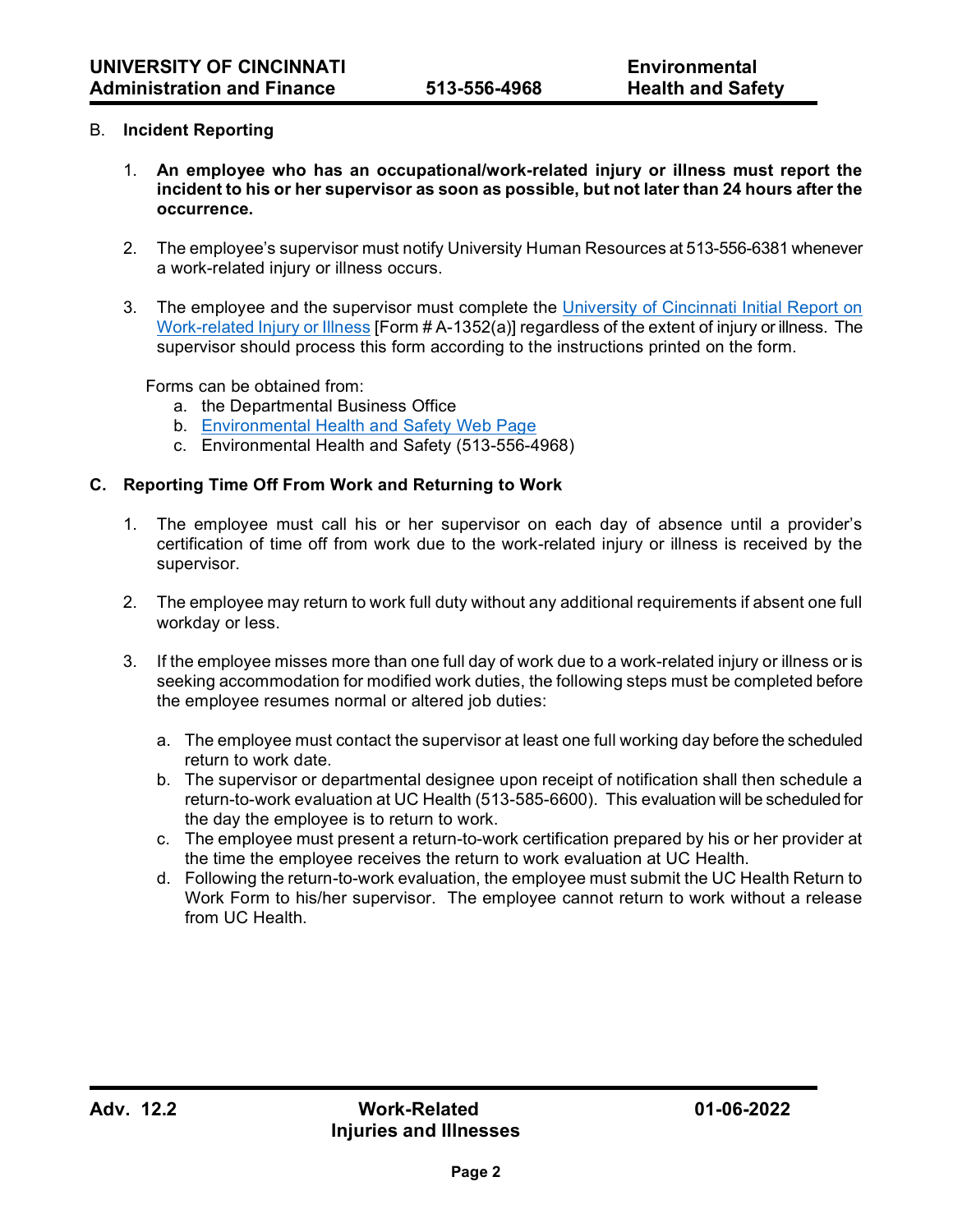### **D. Filing Workers' Compensation Claims**

- 1. The employee must coordinate both medical and lost-time compensation for work-related injuries and illnesses through the University Benefits Department. It is the responsibility of the employee to contact University Human Resources at 513-556-6381 to file a claim, to request claim forms (if needed), or to obtain additional assistance. To avoid delay in receiving services and processing of the claim, the University of Cincinnati Initial Report on Work-related Injury or [Illness](https://ehs.uc.edu/forms.aspx) must be submitted to University Benefits by the next workday following the injury.
- 2. To apply for State of Ohio Bureau of Workers Compensation medical care and/or lost-time compensation, the employee must complete a BWC First Report of an Injury, Occupational Disease or Death (FROI-1) form, available at https://info.bwc.ohio.gov/wps/portal/gov/bwc. The Bureau of Workers' Compensation (BWC) determines whether the employee is eligible for compensation and payment for medical care and lost-time wages. Additional information is available on the UC Benefits website at: [https://mailuc.sharepoint.com/sites/HR/SitePages/WorkersCompensation.aspx.](https://mailuc.sharepoint.com/sites/HR/SitePages/WorkersCompensation.aspx)
- 3. Until and/or unless the BWC and the University's Managed Care Organization (MCO) authorize treatment, the employee may be responsible for medical charges.
- 4. For authorized claims, there is a waiting period of seven calendar days before the BWC will consider compensation for lost wages. Various options for continuing income for lost time due to a workers' compensation claim are available. Contact University Human Resources (513-556- 6381) or your BWC claims representative for details.
	- a. If the employee chooses to use sick time for the absence, the BWC will not reimburse the employee for the sick time used. An employee cannot use sick time and receive compensation from the BWC for the same days of absence.
	- b. If the employee chooses to use vacation, compensatory time, or leave without pay for the absence, the employee may be compensated through the BWC if the employee meets the eligibility requirements. Vacation time may not be accessed unless/until long term sick time accruals are exhausted.
	- c. Sick time, vacation time, and/or compensatory time used for a work-related injury or illness will not be restored to the University leave bank at a later date.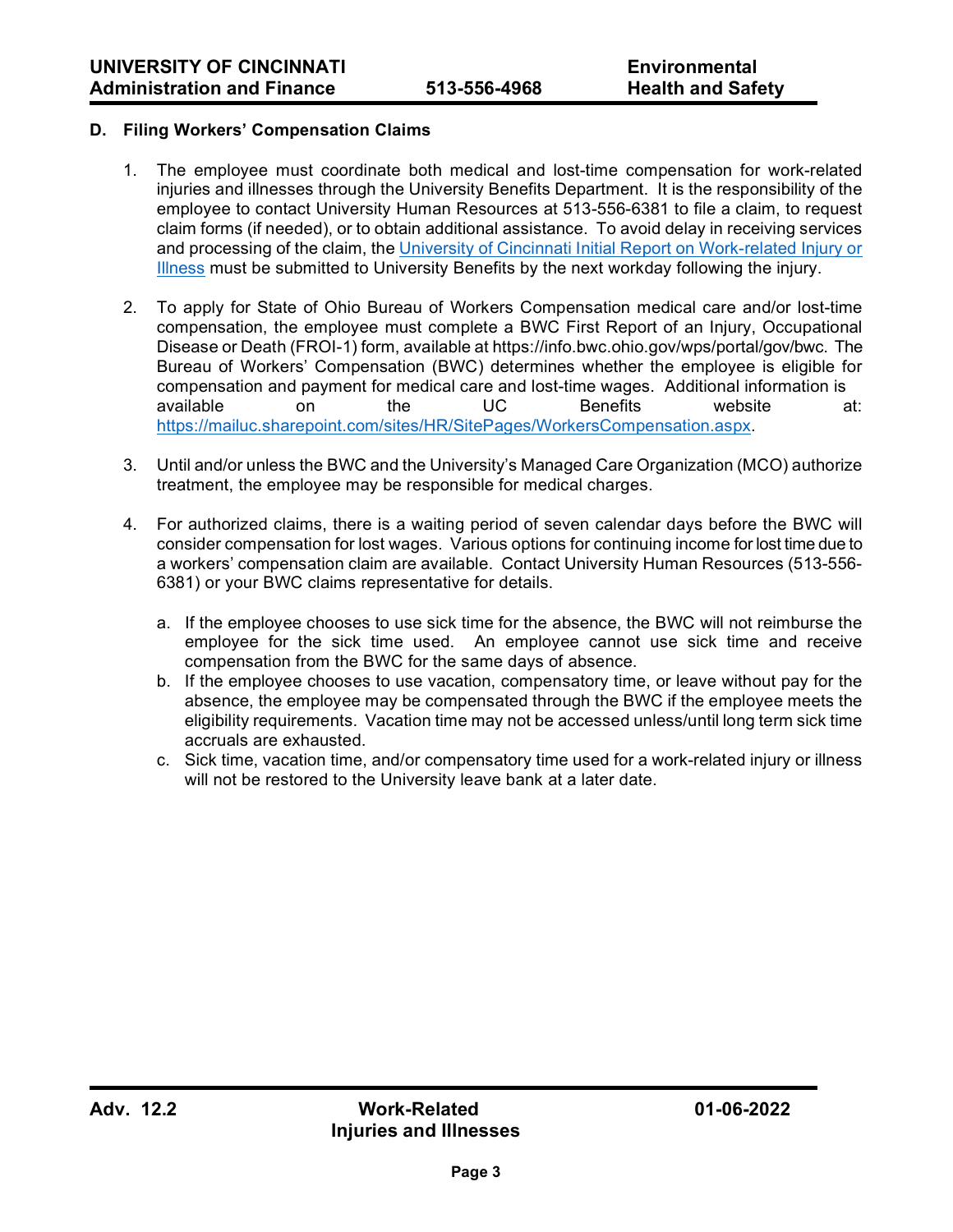## **E. Accident Assessment**

- 1. All work-related injuries and illnesses will be investigated to verify the occurrence, to identify corrective actions, and to determine whether the injuries and illnesses are recordable under Occupational Safety and Health Administration (OSHA) record keeping criteria.
- 2. Investigations may include site visits, interviewing witnesses to the incident, questioning supervisors, and interviewing providers of emergency medical treatment.
- 3. Logs of work-related injuries and illnesses will be maintained by Environmental Health and Safety according to OSHA guidelines. OSHA recordable injuries and illnesses include:
	- a. All occupational deaths.
	- b. All occupational illnesses.
	- c. Occupational injuries that involve one or more of the following: loss of consciousness, restrictions of work or motion, transfer to another job, or medical treatment (other than first aid).